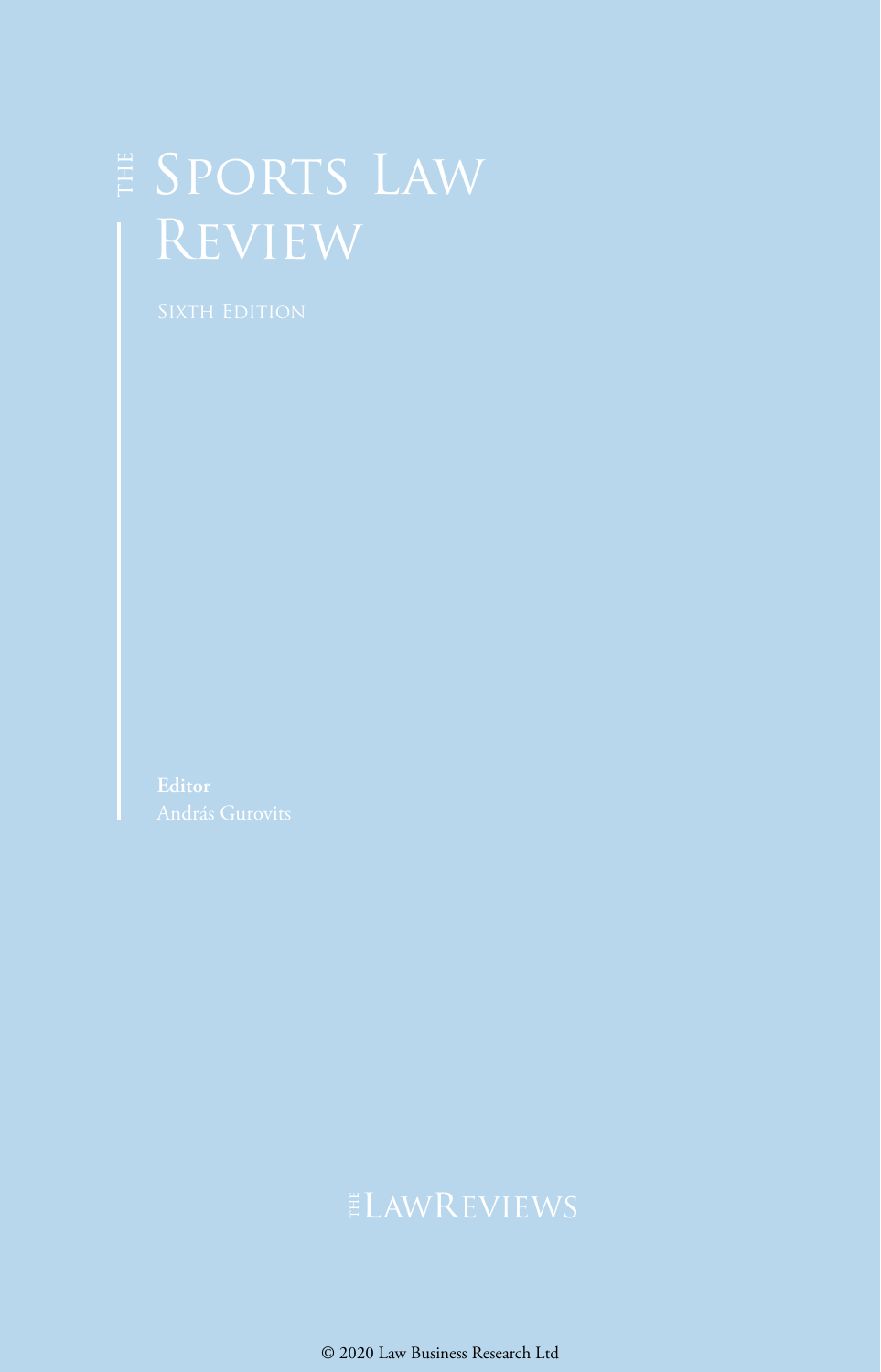## E SPORTS LAW **REVIEW**

Sixth Edition

Reproduced with permission from Law Business Research Ltd This article was first published in October 2020 For further information please contact Nick.Barette@thelawreviews.co.uk

**Editor** András Gurovits

## ELAWREVIEWS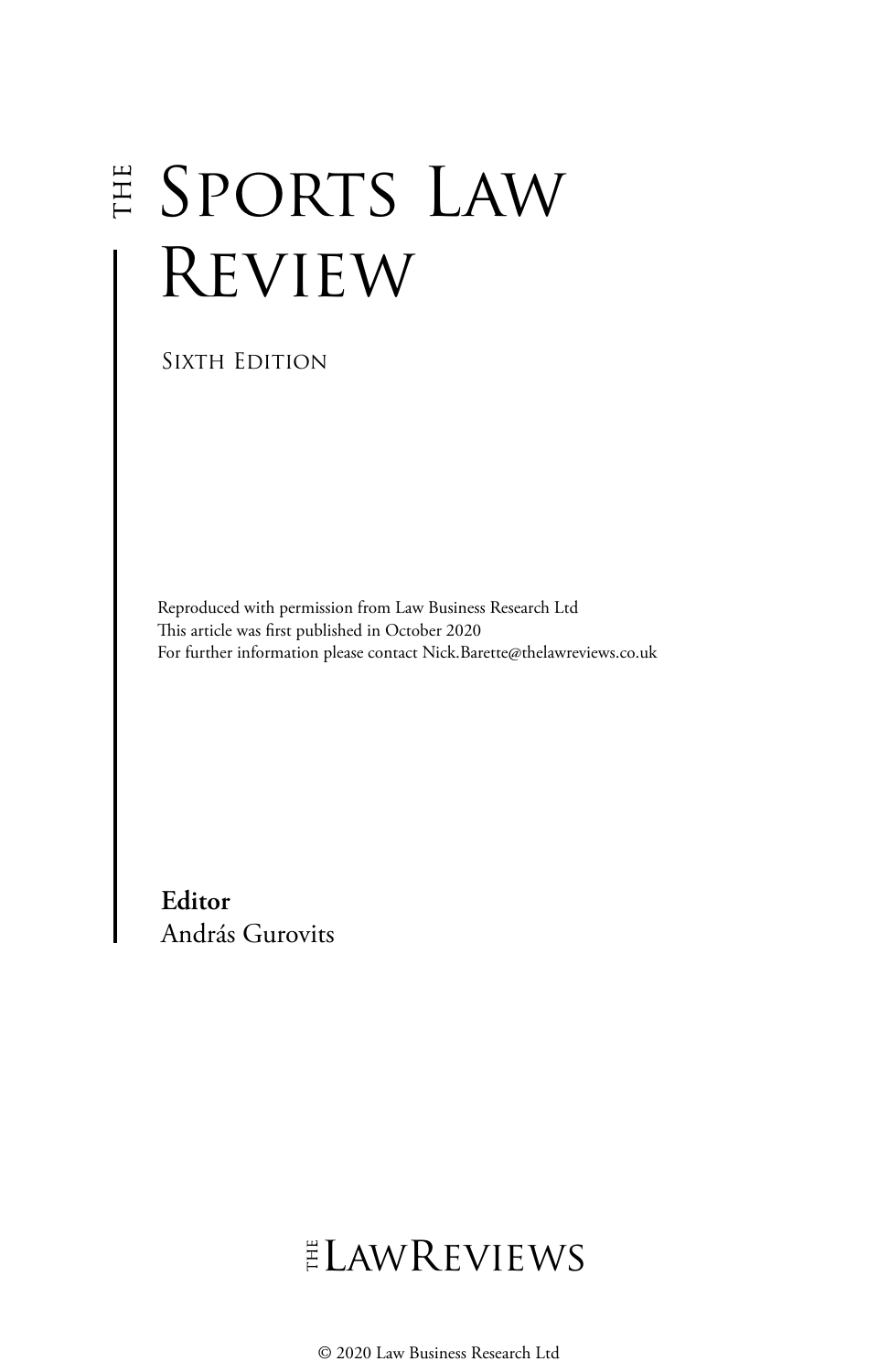#### PUBLISHER Tom Barnes

#### SENIOR BUSINESS DEVELOPMENT MANAGER Nick Barette

BUSINESS DEVELOPMENT MANAGER Joel Woods

SENIOR ACCOUNT MANAGERS Pere Aspinall, Jack Bagnall

ACCOUNT MANAGERS Olivia Budd, Katie Hodgetts, Reece Whelan

PRODUCT MARKETING EXECUTIVE Rebecca Mogridge

> RESEARCH LEAD Kieran Hansen

EDITORIAL COORDINATOR Gavin Jordan

PRODUCTION AND OPERATIONS DIRECTOR Adam Myers

> PRODUCTION EDITORS Hilary Scott and Simon Tyrie

> > SUBEDITOR Carole McMurray

CHIEF EXECUTIVE OFFICER Nick Brailey

Published in the United Kingdom by Law Business Research Ltd, London Meridian House, 34–35 Farringdon Street, London, EC4A 4HL, UK © 2020 Law Business Research Ltd www.TheLawReviews.co.uk

No photocopying: copyright licences do not apply. The information provided in this publication is general and may not apply in a specific situation, nor does it necessarily represent the views of authors' firms or their clients. Legal advice should always be sought before taking any legal action based on the information provided. The publishers accept no responsibility for any acts or omissions contained herein. Although the information provided was accurate as at September 2020, be advised that this is a developing area. Enquiries concerning reproduction should be sent to Law Business Research, at the address above. Enquiries concerning editorial content should be directed to the Publisher – tom.barnes@lbresearch.com

ISBN 978-1-83862-505-4

Printed in Great Britain by Encompass Print Solutions, Derbyshire Tel: 0844 2480 112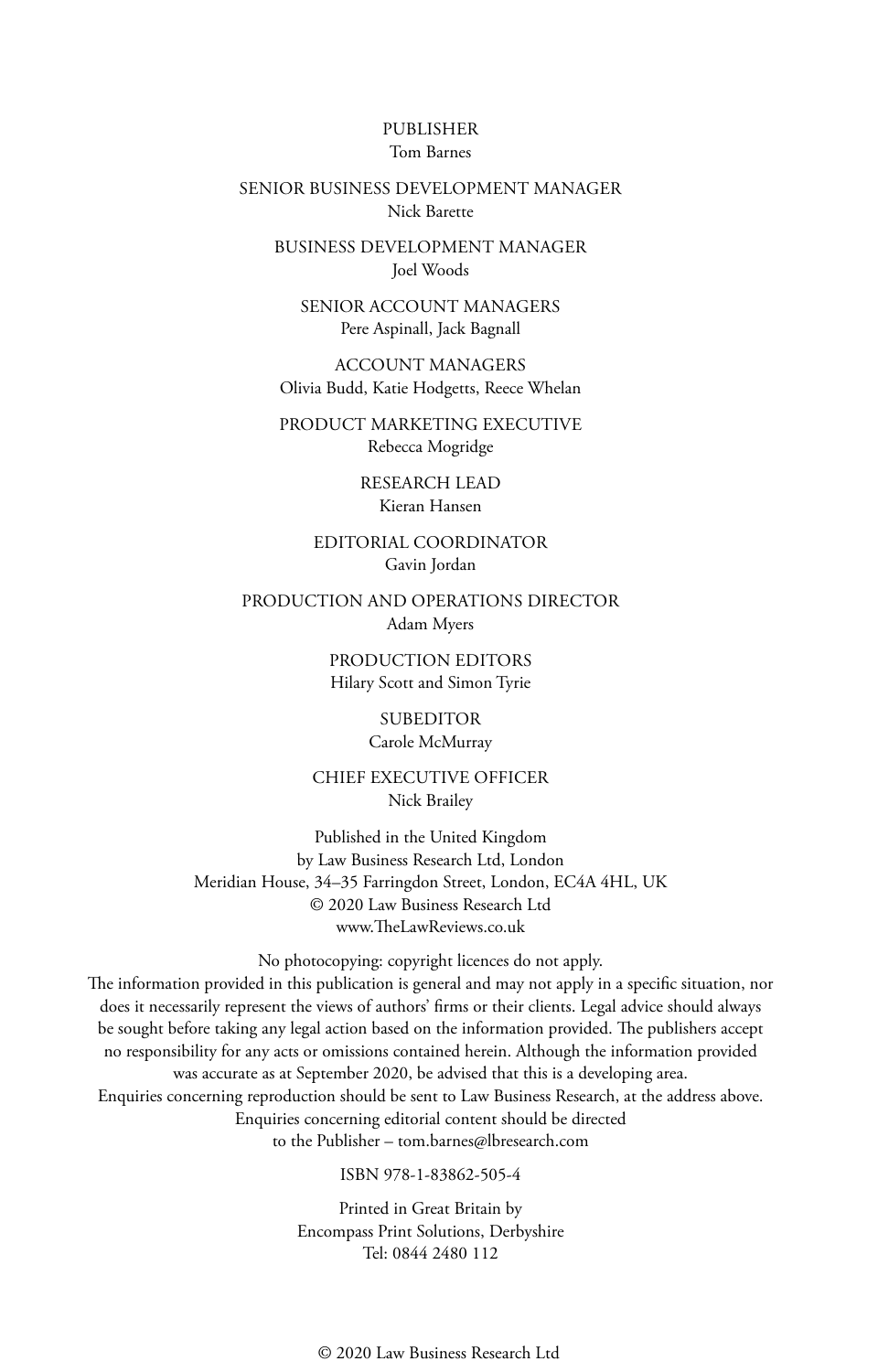## ACKNOWLEDGEMENTS

The publisher acknowledges and thanks the following for their assistance throughout the preparation of this book:

AL TAMIMI & COMPANY

ANDERSON MORI & TOMOTSUNE

ARNECKE SIBETH DABELSTEIN

AR SPORTS & LAW

ALLENDE & BREA

BIRD & BIRD

CASTRÉN & SNELLMAN ATTORNEYS LTD

COZEN O'CONNOR

GHER & ASOCIADOS ABOGADOS SAS

JOFFE & ASSOCIÉS

JONES DAY

LCA STUDIO LEGALE

MINTERELLISONRUDDWATTS

NIEDERER KRAFT FREY LTD

NORDIA LAW

ONSIDE LAW

PINTÓ RUIZ & DEL VALLE

SPORTSGENERATION SRL

STADLER VÖLKEL ATTORNEYS AT LAW

TMI ASSOCIATES

TRIPLEOKLAW ADVOCATES LLP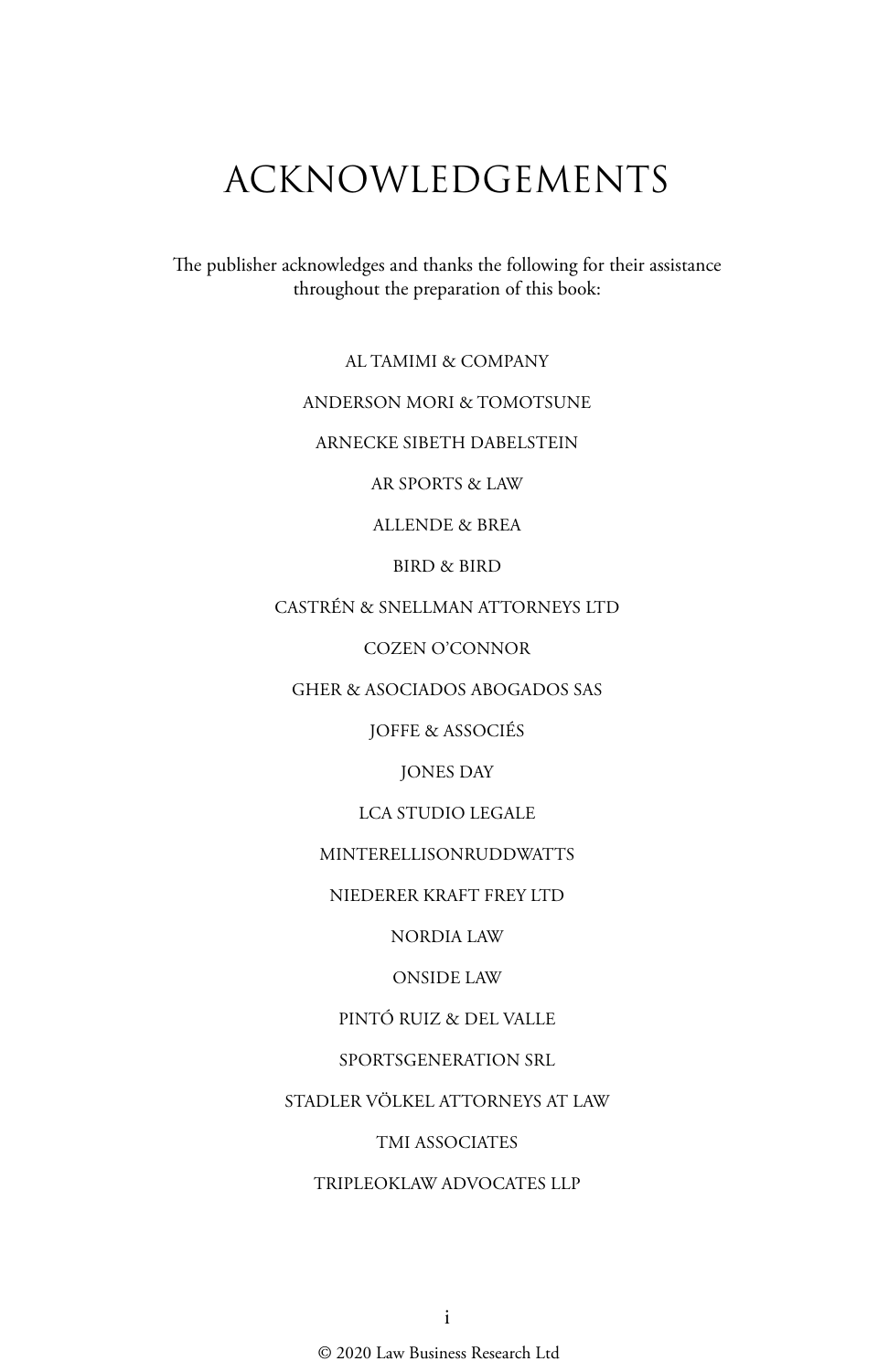# CONTENTS

| András Gurovits |                                                                                    |  |
|-----------------|------------------------------------------------------------------------------------|--|
| Chapter 1       |                                                                                    |  |
|                 | Shigeru Nakayama and Masakatsu Nagashima                                           |  |
| Chapter 2       |                                                                                    |  |
|                 | Pablo A Palazzi                                                                    |  |
| Chapter 3       |                                                                                    |  |
|                 | Annie E Leeks, Prudence J Smith, Mitchell J O'Connell, Henry Baek and Daniel Faber |  |
| Chapter 4       |                                                                                    |  |
|                 | Arthur Stadler and Urim Bajrami                                                    |  |
| Chapter 5       |                                                                                    |  |
|                 | César Giraldo and Cristina Delgado-Aycardi                                         |  |
| Chapter 6       |                                                                                    |  |
|                 | Jamie Singer, Oliver White and Cambise Heron                                       |  |
| Chapter 7       |                                                                                    |  |
|                 | Pia Ek and Hilma-Karoliina Markkanen                                               |  |
| Chapter 8       |                                                                                    |  |
|                 | Romain Soiron and Aude Benichou                                                    |  |
| Chapter 9       |                                                                                    |  |
|                 | Alexander Engelhard and Thomas Wassenhoven                                         |  |
| Chapter 10      |                                                                                    |  |
|                 | Péter Rippel-Szabó                                                                 |  |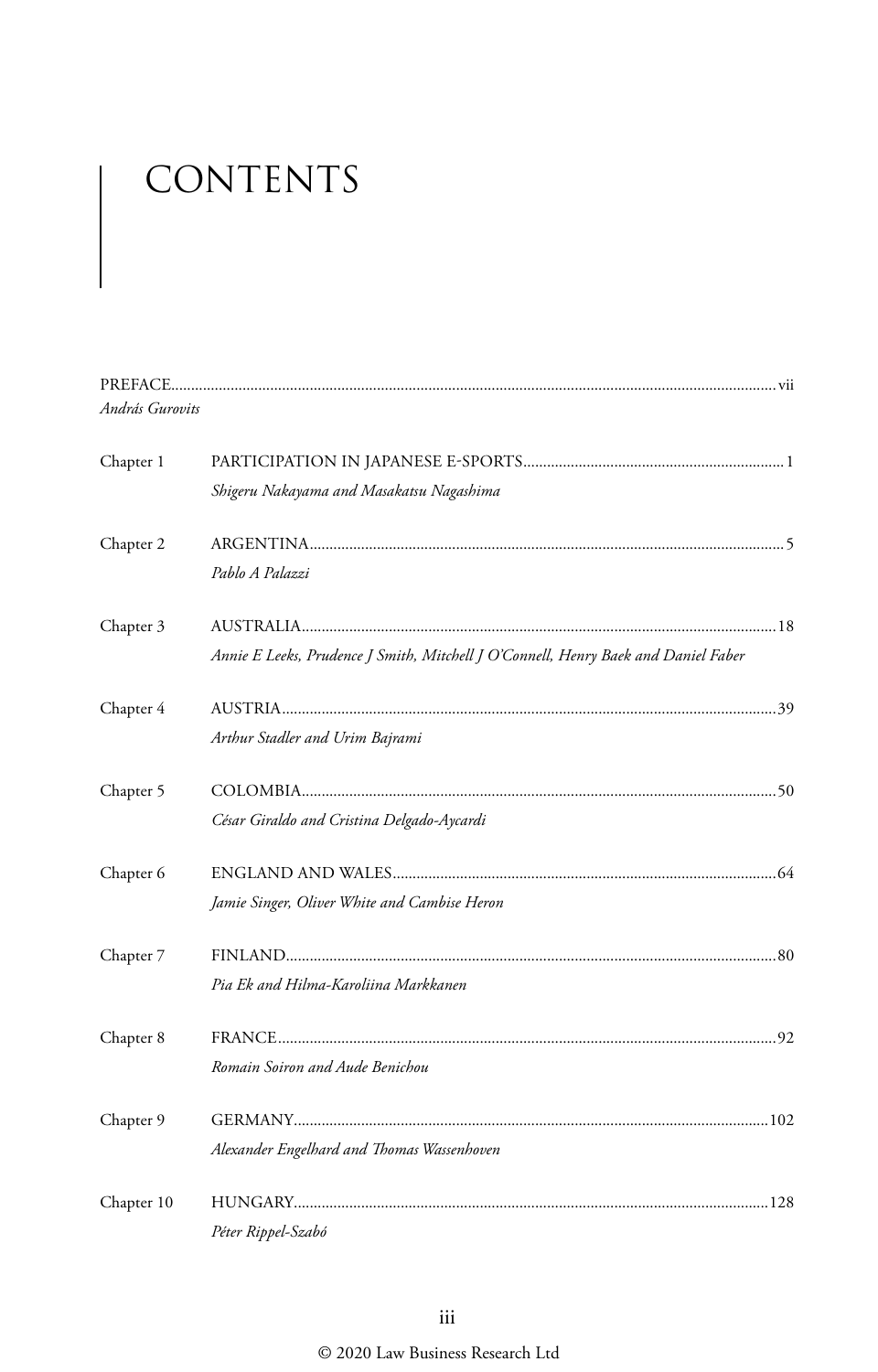| Chapter 11 |                                                                                     |  |
|------------|-------------------------------------------------------------------------------------|--|
|            | Edoardo Revello, Marco Vittorio Tieghi, Antonio Rocca and Federico Venturi Ferriolo |  |
| Chapter 12 |                                                                                     |  |
|            | Yuichiro Nukada and Aina Ono                                                        |  |
| Chapter 13 |                                                                                     |  |
|            | John Morris Ohaga and Franklin Cheluget Kosgei                                      |  |
| Chapter 14 |                                                                                     |  |
|            | Aaron Lloyd                                                                         |  |
| Chapter 15 |                                                                                     |  |
|            | Piotr Dynowski and Michał Sałajczyk                                                 |  |
| Chapter 16 |                                                                                     |  |
|            | Jordi López Batet and Yago Vázquez Moraga                                           |  |
| Chapter 17 |                                                                                     |  |
|            | Karl Ole Möller                                                                     |  |
| Chapter 18 |                                                                                     |  |
|            | András Gurovits and Niklaus Hatz                                                    |  |
| Chapter 19 |                                                                                     |  |
|            | Steve Bainbridge, Xavier Solanes and Ujjwal Ashok                                   |  |
| Chapter 20 |                                                                                     |  |
|            | Steve Silton and Samuel Mogensen                                                    |  |
| Appendix 1 |                                                                                     |  |
| Appendix 2 |                                                                                     |  |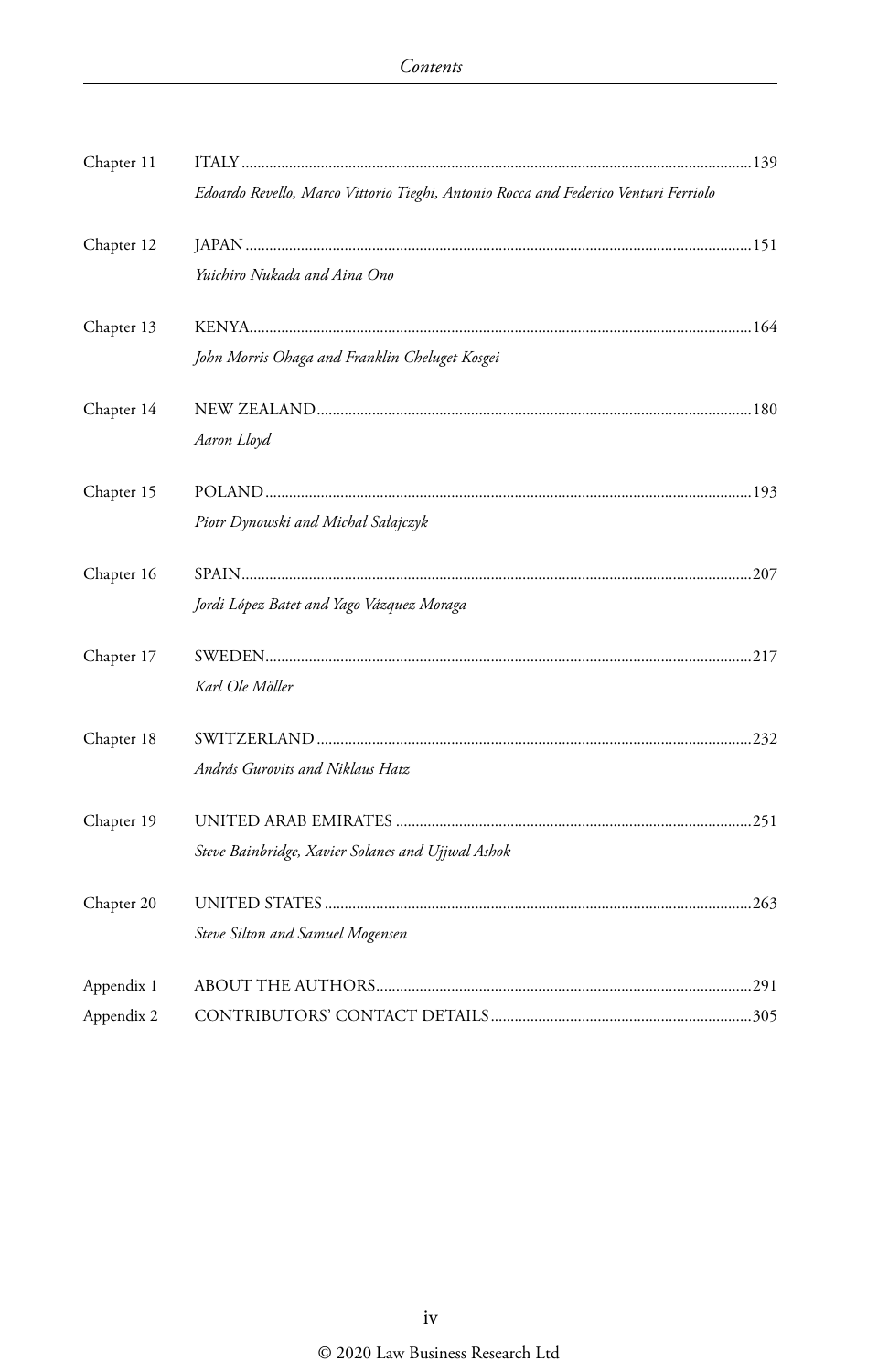### PREFACE

*The Sports Law Review*, in its sixth edition, is intended as a practical, business-focused legal guide for all relevant stakeholder groups in the area of sports, including sports business entities, sports federations, sports clubs and athletes. Its goal is to provide an analysis of recent developments and their effects on the sports law sector in 20 jurisdictions, and serve as a guidebook for practitioners as to how a selected range of legal topics is dealt with under various national laws. The guidance given herein will, of course, not substitute for any particular local law advice that a party may have to seek in connection with sports-related operations and activities. Specific emphasis is put on the most significant developments and decisions of the past year in the relevant jurisdictions that may be of interest for an international audience.

*The Sports Law Review* recognises that sports law is not a single legal topic, but rather a field of law that is related to a wide variety of legal areas, such as contract, corporate, intellectual property, civil procedure, arbitration and criminal law. In addition, it covers the local legal frameworks that allows sports federations and sports governing bodies to set up their own internal statutes and regulations, as well as to enforce these regulations in relation to their members and other affiliated persons. While the statutory laws of a particular jurisdiction apply, as a rule, only within the borders of that jurisdiction, these statutes and regulations, if enacted by international sports governing bodies, such as FIFA, UEFA, FIS, IIHF, IAAF and WADA have a worldwide reach. Sports lawyers who intend to act internationally or globally must, therefore, be familiar with these international private norms if and to the extent that they intend to advise federations, clubs and athletes that are affiliated with such sports governing bodies. In addition, they should also be familiar with the relevant practice of the Court of Arbitration for Sport (CAS) in Lausanne, Switzerland, as far as it acts as the supreme legal body in sport-related disputes. Likewise, these practitioners should have at least a basic understanding of the Swiss rules on domestic and international arbitration as Swiss law is the *lex arbitri* in CAS arbitration.

While sports law has an important international dimension, local laws remain relevant in respect of all matters not covered by the statutes and regulations of the sports governing bodies. This growing international dimension means that athletes, sports clubs and sports federations are increasingly operating in an international environment and dealing with a variety of jurisdictions. As a result, the need for an international regulation of international sport is growing, and more and more specific legal assessments of individual aspects of local law are required, in particular in respect of local mandatory provisions that may prevail over or invalidate certain provisions of regulations enacted by sports governing bodies. The primacy of local laws is of particular importance in international employment relationships; for example, between clubs and foreign players, where the local laws of the clubs usually provide for a set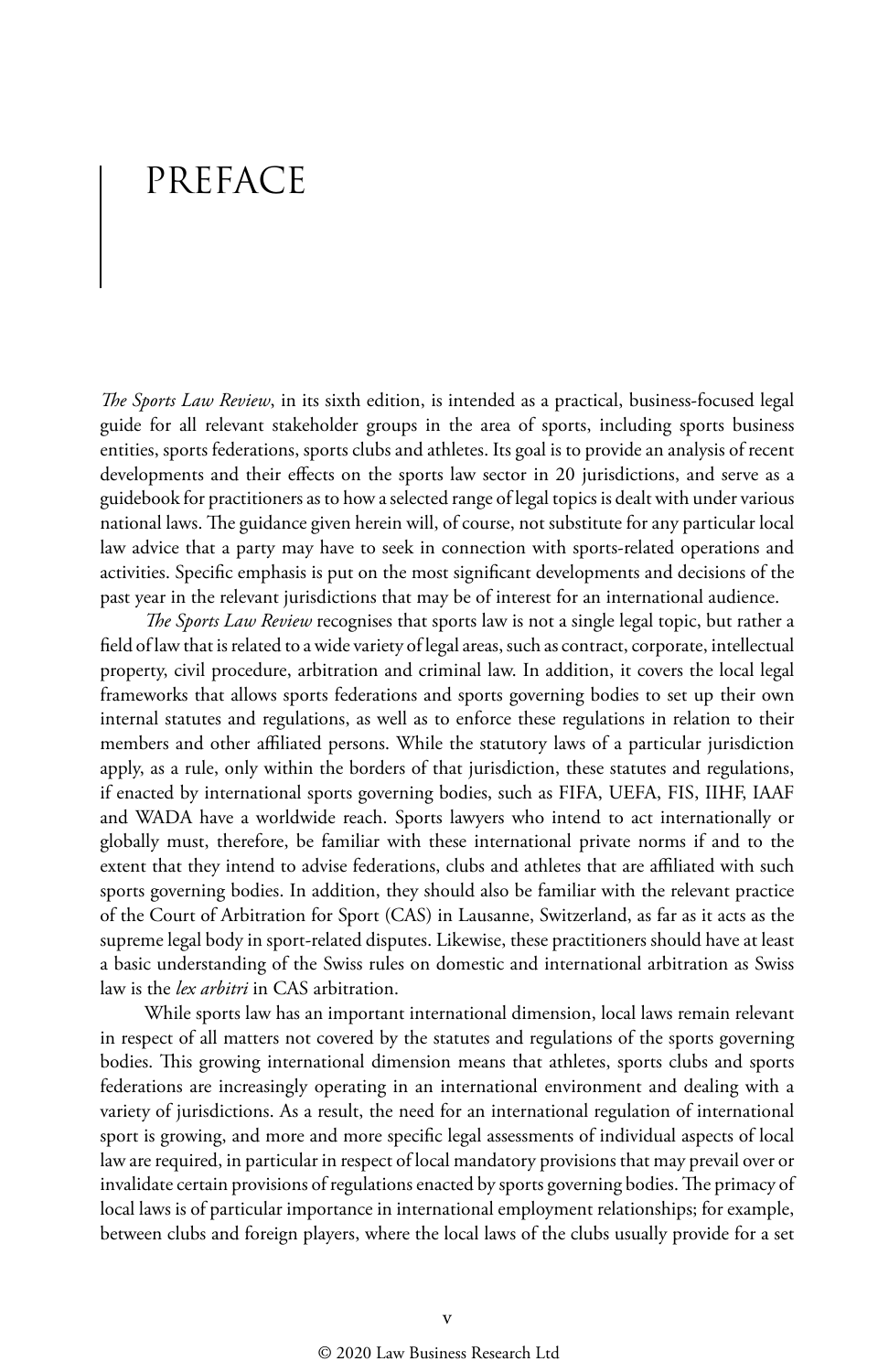of mandatory provisions that may impede performance by the athletes of their contractually agreed rights as regards the employers, should they not fulfil the employment agreement.

Each chapter of this sixth edition begins by discussing the legal framework of the relevant jurisdiction permitting sports organisations, such as sports clubs and sports governing bodies (e.g., national and international sports federations), to establish themselves and determine their organisational structure, as well as their disciplinary and other internal proceedings. The section detailing the competence and organisation of sports governing bodies will explain the degree of autonomy that sports governing bodies enjoy in the jurisdiction, particularly in terms of organisational freedoms and the right to establish an internal judiciary system to regulate a particular sport in the relevant country. The purpose of the dispute resolution system section is to outline the judiciary system for sports matters in general, including those that have been dealt with at first instance by sports governing bodies. An overview of the most relevant issues in the context of the organisation of a sports event is provided in the next section and, subsequent to that, a discussion on the commercialisation of such events and sports rights will cover the kinds of event- or sports-related rights that can be exploited, including rights relating to sponsorship, broadcasting and merchandising. This section will further analyse ownership of the relevant rights and how these rights can be transferred.

Our authors then provide sections detailing the relationships between professional sports and labour law, antitrust law and taxation in their own countries. The section devoted to specific sports issues will discuss certain acts that may qualify not only as breaches of the rules and regulations of the sports governing bodies, but also as criminal offences under local law, such as doping, betting and match-fixing.

In the final sections of each chapter, the authors provide a review of the year, outlining recent decisions of courts or arbitral tribunals in their respective jurisdictions that are of interest and relevance to practitioners and sports organisations in an international context, before they summarise their conclusions and the outlook for the coming period.

Each chapter of this sixth edition of *The Sports Law Review* has been provided by renowned sports law practitioners in the relevant jurisdiction. As the editor of this publication, I would like to take the opportunity to thank all of the authors for their skilful and insightful contributions to this publication. I trust that you will find this global survey informative and will avail yourselves at every opportunity of the valuable insights contained herein.

#### **András Gurovits**

Niederer Kraft Frey Ltd Zurich August 2020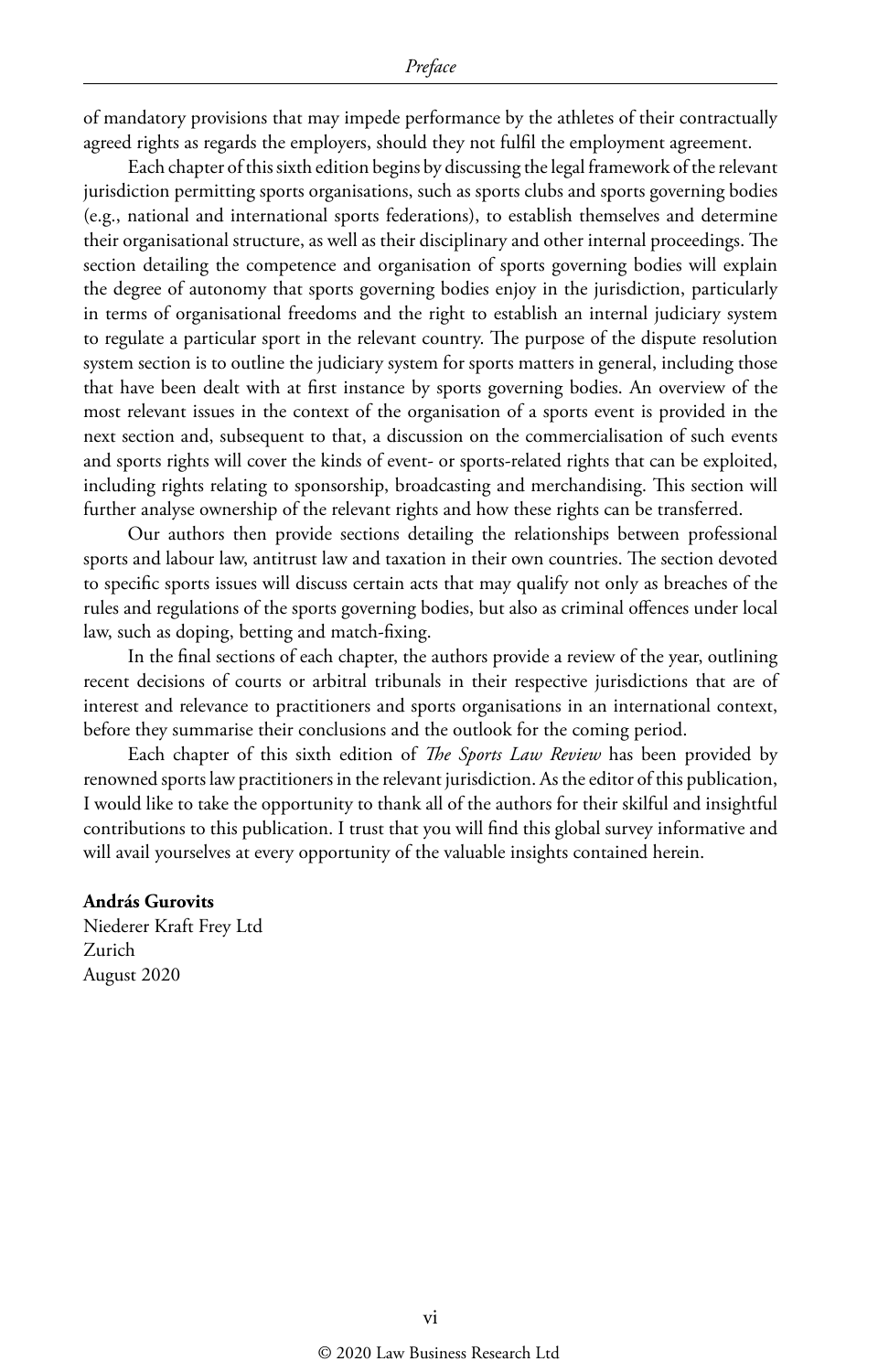### SPAIN

*Jordi López Batet and Yago Vázquez Moraga*<sup>1</sup>

#### **I ORGANISATION OF SPORTS CLUBS AND SPORTS GOVERNING BODIES**

The Spanish sports model is basically structured on Act 10/1990 on sport, and developed by various other regulations that deal with the institutions involved in sports, as well as the organisation, governance and development of sports.

However, owing to the particular construction of the state, it is not only the regulations enacted by the Spanish parliament (such as Act 10/1990) that need to be taken into account in this respect: while Spain is a single sovereign state, it is composed of 17 regions or autonomous communities that are vested with a fair amount of autonomy and with competencies to rule on very diverse issues, among them, sports. Therefore, some particularities may be found in specific territories as a result of the powers granted to regions to rule on sports matters.

#### **i Organisational form**

From an organisational perspective, Act 10/1990 and the relevant provisions developing it mainly govern the following kinds of sports entities.

#### *Clubs*

Clubs are sports associations composed of natural or legal persons that are devoted to the promotion of one or several sports modalities, their practice by relevant associates and participation in sports activities and competitions.

Clubs that participate in official professional sports competitions of national scope shall take the legal form of a sports limited liability company (SAD). These companies have a special regime established in Act 10/1990 and Royal Decree 1251/1999 on sports limited liability companies and the Companies Act (the Royal Legislative Decree 1/2010).

#### *Federations*

Federations are private entities with legal personality that, inter alia, are responsible for the organising sports events and competitions, promoting sport and exercising the disciplinary powers within their material scope. Federations develop their own private competencies but also carry out, by delegation, public functions of an administrative nature. Depending on their territorial scope, these federations can be national or regional. Regional federations are part of their overall national federation, but have their own specific rules and regulations.

<sup>1</sup> Jordi López Batet is the managing partner and Yago Vázquez Moraga is a partner at Pintó Ruiz & Del Valle.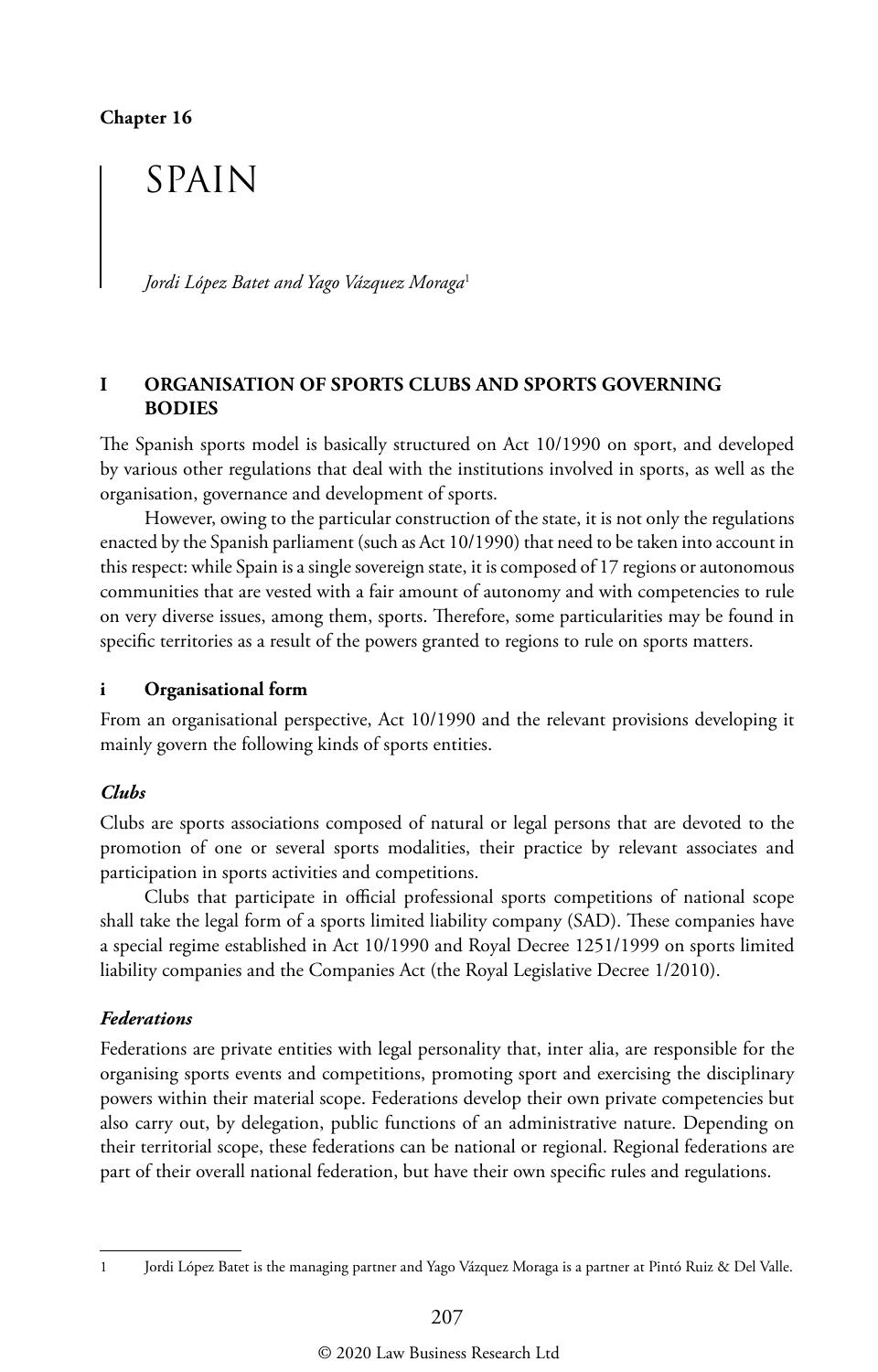#### *Leagues*

Leagues are sports associations exclusively and compulsorily composed of sports clubs that take part in official competitions of a professional nature and national scope. They have legal personality and independent autonomy for their internal organisation, even when they are part of their corresponding federation.

#### *Governing bodies*

The National Sports Council, which sits at the top of the sports organisational pyramid, is the government authority overseeing and ruling general sports activities in Spain.

In addition to the ordinary organisational structure outlined above, Spain has a National Olympic Committee and a National Paralympic Committee.

#### **ii Corporate governance**

Good governance issues are gathered under both the legal regulations and the internal rules of sports entities.

Concerns about good governance in sport come under the Spanish Criminal Code, which foresees a specific offence of corruption for managers, employees and collaborators of sports entities as well as referees and athletes for conduct aimed at predetermining or altering, in a deliberate and fraudulent manner, the result of a sports competition of special sporting or economic relevance. Act 19/2013 on transparency, access to public information and good governance also applies to the sport market. On the basis of this Act, some sports entities are obliged to make public information about their functions, regulations and organisational structure, including an updated organigram of the bodies they are composed of and the profile of persons belonging to them.

Another relevant piece of legislation regarding corporate transparency is the bundle of rules contained in Royal Decree 1251/1999 on Sports Limited Liability Companies with regard to restrictions on the ownership of shares in these companies and these companies' duties of information. For example, the acquisition of over 25 per cent of the share capital of a company must be authorised by the National Sports Council; professional clubs and SADs cannot participate in the share capital of another SAD taking part in the same competition; and those parties that own 5 per cent or more of the share capital of a SAD cannot hold, directly or indirectly, a participation of 5 per cent or more in the share capital of another SAD, and the financial information of these SADs is to be communicated to the National Sports Council.

A number of internal regulations of sports entities also deal with good governance issues. Those of the Spanish football league, La Liga, may be the most complete and exhaustive, with a focus especially on the aim of the economic control and balance of clubs and SADs.

#### **iii Corporate liability**

The general principle of *neminem laedere* is applicable regarding the liability of managers and officers of sports organisations.

In addition, some sports regulations also specifically refer to this liability. For instance, Act 10/1990 expressly establishes that in cases of wilful intent or gross negligence, managers of clubs will be held liable towards associates, the club or third parties. The general regime of liability of SAD directors is stipulated in the Companies Act, and is quite strict.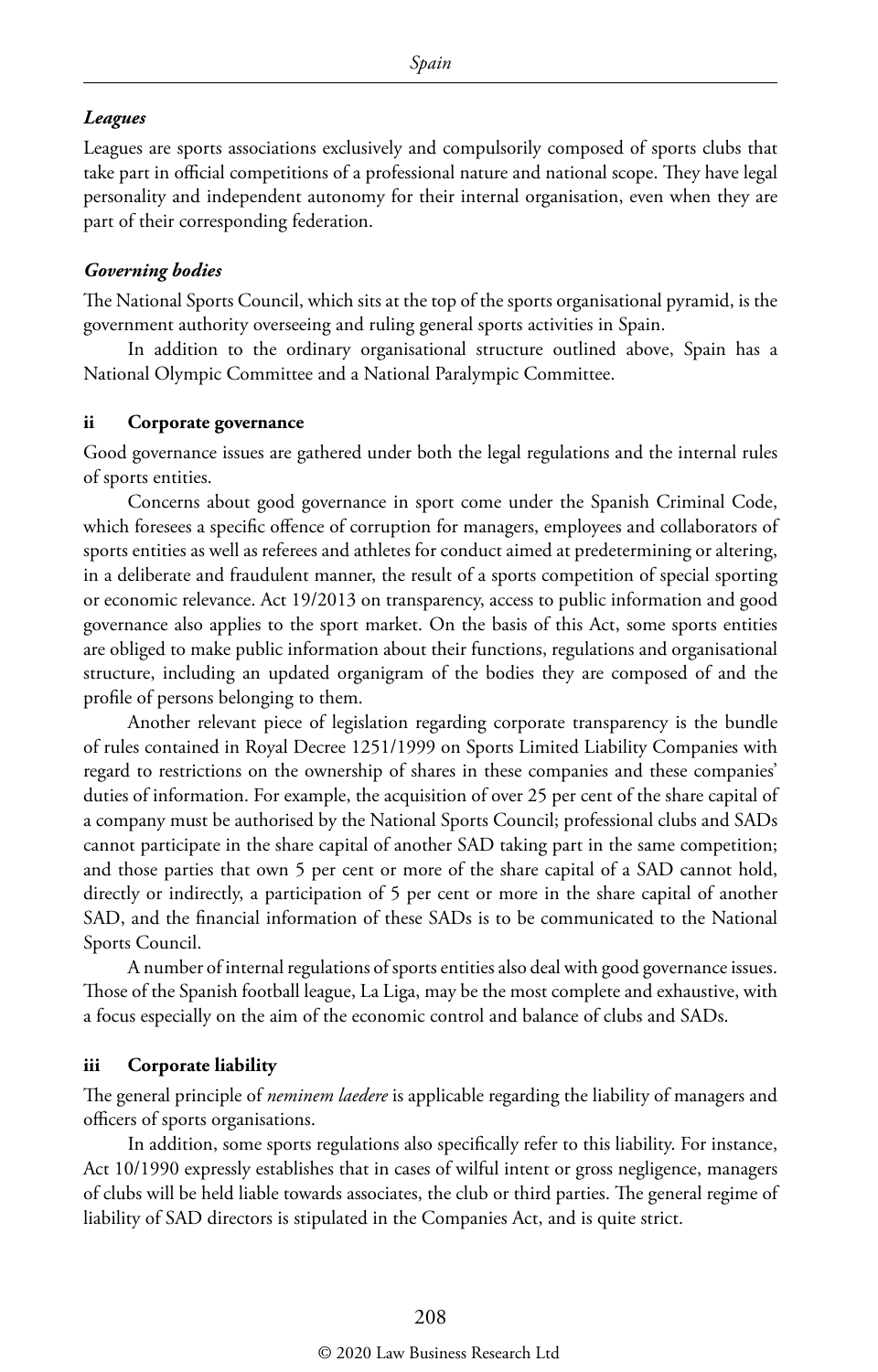Managers and officers are not only subject to civil liability, but also to the relevant disciplinary measures, including those arising out of the legal provisions mainly set out in Act 10/1990 and Royal Decree 1591/1992 approving the Sports Discipline Regulations, but also those that specifically arise out of the internal regulations of sports entities.

#### **II THE DISPUTE RESOLUTION SYSTEM**

The Spanish sports dispute resolution system is interconnected, involving not only the ordinary courts but also the dispute resolution bodies of federations and leagues, and arbitration.

#### **i Access to courts**

Athletes, clubs and other sports stakeholders may have access to the courts when the circumstances so enable, whether at first instance (e.g., access to the labour courts in employment matters, or to the relevant ordinary courts in purely civil or commercial disputes) or with the intent to challenge certain decisions previously taken by sports or administrative bodies on organisational, disciplinary or other issues. Apart from the ordinary courts is the Sport Administrative Court, which deals with various sports-related issues, even if it has limited ratione materiae scope.

#### **ii Sports arbitration**

The rules regarding arbitration in Spain are outlined in Act 60/2003 on arbitration, which permits any and all controversies on subjects that are within the free disposition of the parties to be resolved by arbitrators. A wide range of sports conflicts may be thus brought to the knowledge and decision of arbitrators.

The submission of a dispute to arbitration will require that the parties have agreed on a valid arbitration clause in writing, with no specific formalities in this respect beyond their clear will to bring disputes that may arise between them to arbitration.

Apart from the rules foreseen in Act 60/2003 dealing with general issues (regarding the arbitration clause, the arbitrators, their competence, the basic procedural issues, and the award, its execution and annulment), the specific provisions of an arbitration court administering the procedure shall also be observed (ad hoc arbitration in sports is not common in Spain). The Spanish Court of Arbitration for Sport, created under the auspices of the Spanish National Olympic Committee, and the Arbitration Tribunal for Football, created under La Liga, are two of the arbitral courts to which sports disputes may be brought, provided that the nature of the relevant dispute may be allocated within their relevant material scope.

#### **iii Enforceability**

The enforcement of arbitral awards shall be conducted through ordinary courts in accordance with the provisions specifically foreseen in Act 60/2003 and in Procedural Act 1/2000. The enforcement of arbitral awards can only be challenged on the basis of very restricted grounds foreseen in the above-mentioned Acts (basically, the fulfilment of the award's decision and the cessation of the statute of limitations of the execution).

The internal regulations of sports federation bodies foresee disciplinary measures that foster the compliance of parties with any decisions.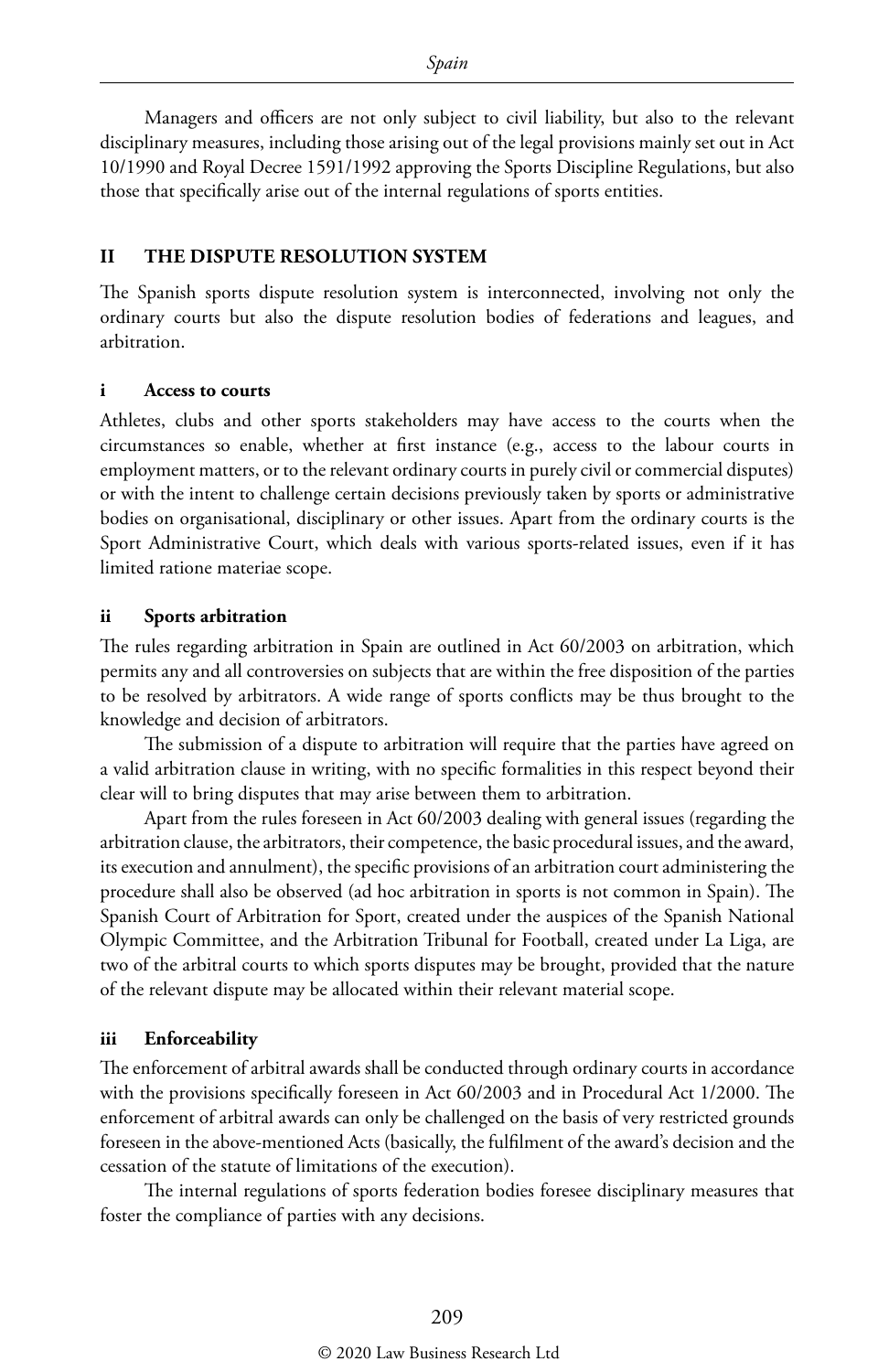#### **III ORGANISATION OF SPORTS EVENTS**

The key element in events organisation is the compulsory adherence of all members and participants to the rules of their corresponding sports bodies. The federations and leagues normally undertake the organisation of sports competitions.

#### **i Relationship between organiser and spectator**

Sports organisers are free to establish the terms and conditions that spectators shall fulfil when attending a sports event. However, in any case, sports organisers shall abide by the mandatory provisions of Act 19/2007 against violence, racism, xenophobia and intolerance in sport events, and Royal Decree 203/2010 approving the regulations on the same subject.

#### **ii Relationship between organiser and athletes or clubs**

The organiser ensures the terms of the participation of athletes in competitions by means of sports licences. Upon the signature of the relevant labour agreement, athletes request through their club that the relevant federation issues sports licences that will allow them to participate in the corresponding official competition. When a federation grants a licence, all the relevant sports regulations at the national and international level become binding on the athlete, and he or she thus becomes subject to the organic and disciplinary authority of the organiser.

#### **iii Liability of the organiser**

Article 5 of Act 19/2007 establishes the economic and administrative liability of organisers of sports events for all damage that may take place owing to their lack of diligence, or prevention of damage or public disorder. This liability is independent of and without prejudice to any other criminal or disciplinary liability.

#### **iv Liability of the athletes**

Owing to the specific characteristics of sport, as a general rule athletes are not liable for damage (e.g., injuries) that they may cause during the performance of a sports activity. In particular, it is understood that athletes assume the risk that is inherent in the sports activity. However, the theory of the assumption of risk only applies to damage caused within the ordinary limits of a sport activity (i.e., behaviours in line with the relevant standards of conduct). Therefore, when an athlete's behaviour goes beyond those limits, he or she can be liable for the damage he or she has caused. In addition, under some circumstances, an athlete can also be found guilty of a criminal offence when he or she had the clear intention to hurt or damage a third party (intent to injure).

#### **v Liability of the spectators**

Spectators that breach the regulations under Act 19/2007 can be administratively sanctioned by the competent disciplinary body (not only with economic fines but also, inter alia, with a prohibition of access to sports venues). Spectators can also incur civil liability for any damage that, through their fault or negligence, is caused to third parties. Further, spectators can also be found guilty of criminal offences they may commit during a sports event, not only in sports venues, but also in their surrounding areas.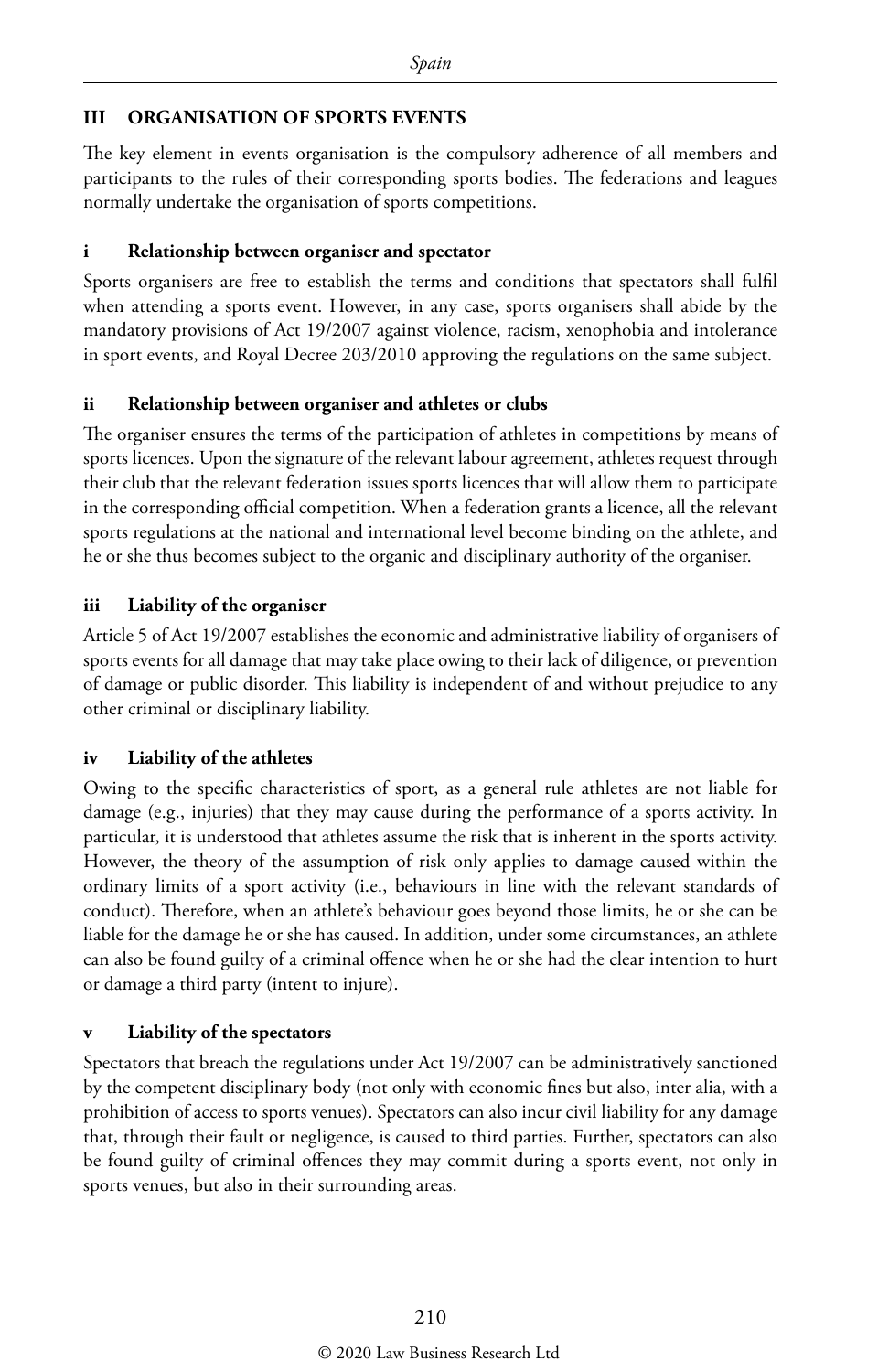#### **vi Riot prevention**

Pursuant to Article 27 of Organic Act 4/2015 for the protection of public safety, and Article 35 of Royal Decree 203/2010, the public security forces are responsible for security and public order during sports events. Neither clubs nor organisers have to pay a financial contribution towards this public service. However, Act 19/2007 and Royal Decree 203/2010 establish certain measures that clubs and organisers shall implement in sports venues aimed at preventing not only riots but also any kind of violence, racism, xenophobia and intolerance therein. In this regard, organisers are responsible for implementing the necessary measures to prevent riots and guaranteeing that the spectators meet the conditions of entrance to a sports venue. For this purpose, clubs are obliged to arrange the necessary private security in sports venues and to implement all the means necessary to accomplish the security measures imposed by law. In particular, clubs and organisers shall implement, inter alia, a computerised system of access control, turnstiles, security equipment and video surveillance. In addition, all sports venues must have a control room where a security coordinator will manage the security measures in place during a sports event, and will coordinate all the security bodies involved (private security, police, firefighters, emergency services, sanitary services, etc.).

#### **IV COMMERCIALISATION OF SPORTS EVENTS**

#### **i Types of and ownership in rights**

The main sports-related rights exploited in Spain are athletes' image rights, the broadcasting rights of sports competitions and the intellectual property (IP) rights held by clubs and organisers.

The right to self-image, guaranteed by Article 18 of the Spanish Constitution and developed by Organic Act 1/1982 on the protection of honour, intimacy and self-image, enables athletes (those who practise individual sports and those who render their sporting services in collective sports) to exploit their image and to assign it to third parties.

Each sports competition exploits its own broadcasting rights. The ownership of the sports broadcasting rights will ultimately depend on the competition at stake. However, as a general rule, these broadcasting rights belong to the clubs participating in the sports competition or to the organiser of the competition, or to both. In this respect, the government enacted Royal Decree-Law 5/2015 on urgent measures in connection with the commercialisation of rights to operate the audiovisual content of football competitions, by virtue of which it has established rules for the exploitation of the broadcasting rights of the national professional football leagues (first and second division), the Spanish Cup, the Spanish Super Cup and other competitions organized by the Spanish Royal Football Federation (the RFEF), including the distribution of revenues among clubs and SADs (depending on some legal criteria).

Clubs and organisers can also hold IP rights that are exploited through the merchandising activity of their brands and symbols, either personally or through a licence to third parties, based on private law rules.

#### **ii Rights protection**

The protection and enforcement of sports-related rights depend on the type of right involved in each specific case.

With regard to athletes' image rights, their defence can be enforced before the ordinary courts through proceedings based on the principles of preference and preliminary hearings or, if applicable, through a relevant claim before the Constitutional Court. In particular, the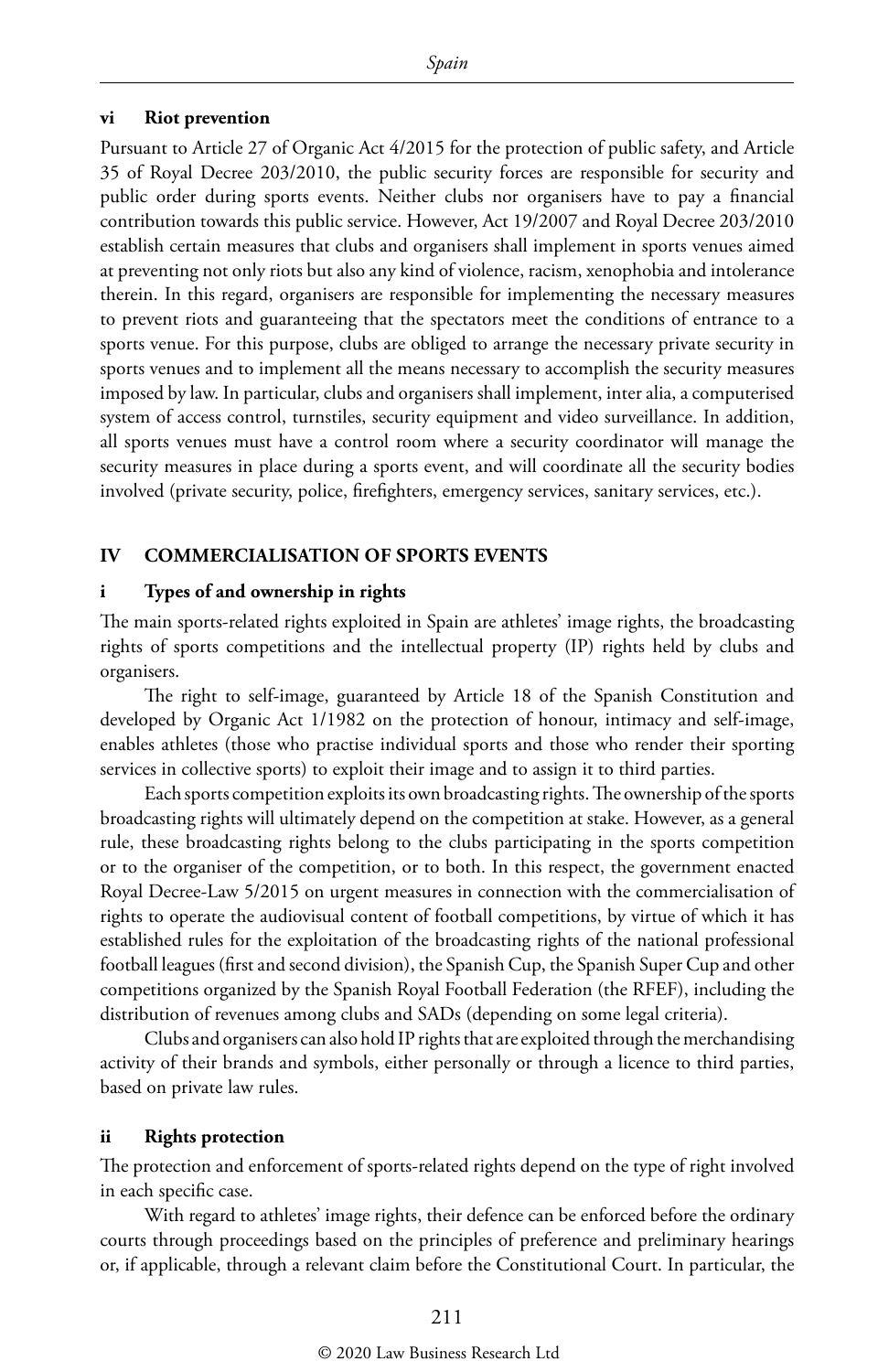right to self-image is covered by the civil protection procedure established in Act 1/1982, which provides legal safeguards against illegal exploitation of the self-image right. Spanish jurisprudence has made important contributions to the development of this right.

IP rights are protected through the specific mechanisms envisaged in Act 17/2001 on trademarks that include, inter alia, cessation of actions, removal of effects and compensation for damage in the case of a breach of any IP rights.

The tools and mechanisms foreseen in Act 34/1988 on general advertising and in Act 3/1991 on unfair competition should also be considered with regard to the protection of this kind of right.

#### **iii Contractual provisions for exploitation of rights**

In accordance with Spanish law, sponsorship, merchandising and image rights contracts are not expressly ruled by any specific regulation; thus, the parties can freely determine their content with the sole limitations arising out of law.

Nevertheless, a number of provisions typically arise in these contracts, such as the relevant licensing of trademarks and other distinctive signs, non-compete and exclusivity clauses, first refusal clauses and provisions regarding the assignment of IP rights. In this regard, Spanish regulations prohibit the sponsorship of sports events by alcoholic drinks and tobacco brands. The exact definition of the scope of the exploitation and assignment of these rights is also of utmost importance, as is the self-reservation of rights, as the case may be.

The sale of broadcasting rights may be carried out on an exclusive or non-exclusive exploitation basis in accordance with the legal provisions in force. In addition, pursuant to Act 7/2010 on audiovisual communication, the exclusive assignment of the television broadcasting rights of sports competitions cannot restrict citizens' rights to information. For this purpose, the broadcasters that hold the exclusive rights with regard to an event of 'general interest for society' must allow other broadcasters to broadcast 'brief information summaries' (of less than 90 seconds) to be used only in general information programmes in which the logo or trademark of the organiser and the brand of the main sponsor of the event shall appear.

#### **V PROFESSIONAL SPORTS AND LABOUR LAW**

Professional athletes have a 'special labour relationship' with their employers that is ruled in accordance with Royal Decree 1006/1985, given the special features of the kinds of services to be rendered and the qualities of the persons rendering these services.

#### **i Mandatory provisions**

Royal Decree 1006/1985 applies on a compulsory basis to sports contracts, while the general regulations on employment in Spain (especially the Workers Statute) will only apply on a subsidiary basis.

The special relationship of athletes with their employers is of a temporary nature, and salaries are, as a general rule, fixed in the relevant collective bargaining or labour agreement, or in both, apart from in the contract.

The labour relationship may end because of any of the general causes of termination of labour contracts (e.g., expiry of term, by mutual agreement), even if there is a special regime of unilateral termination of the contract by the athlete in exchange for the payment of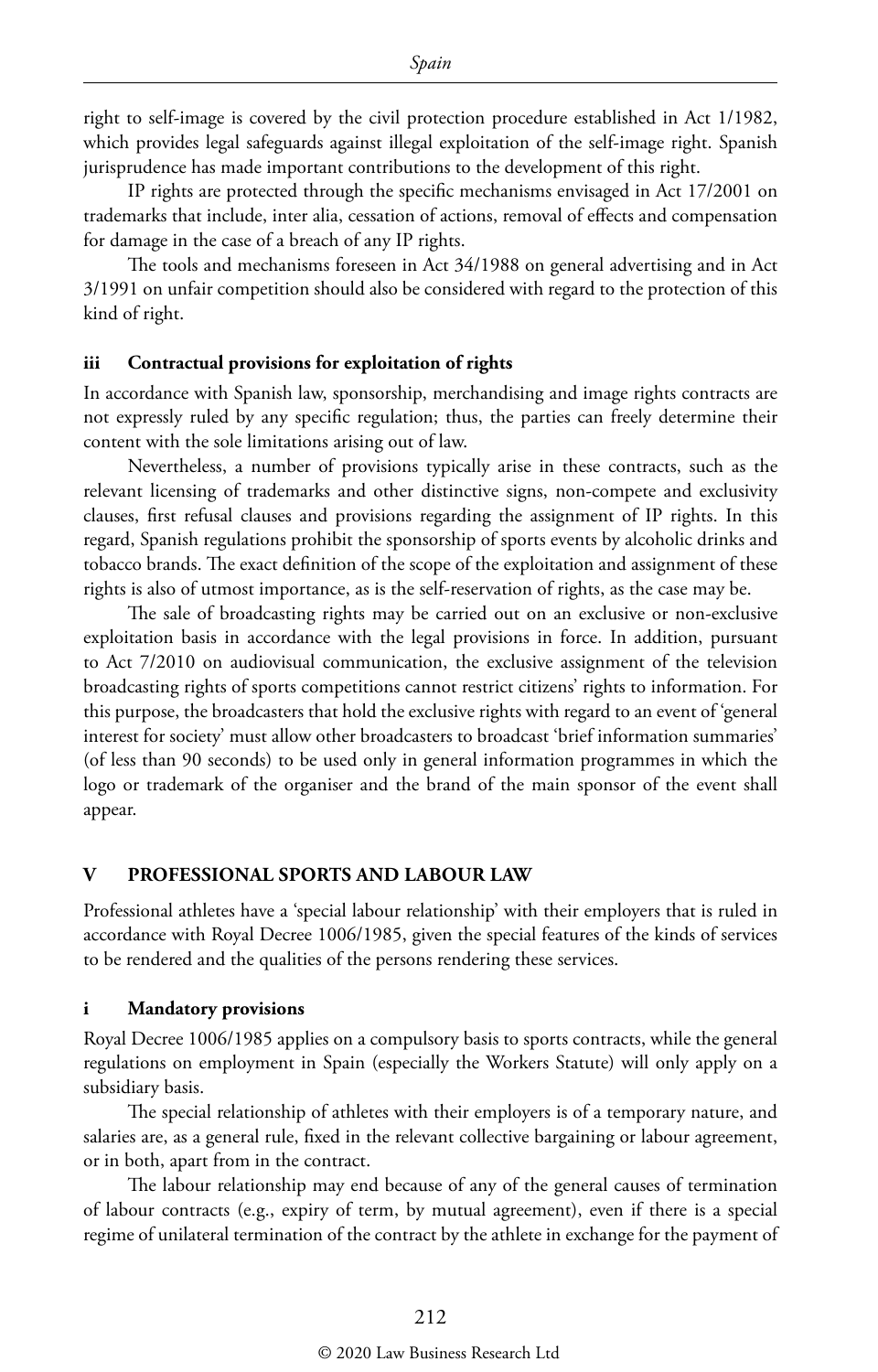compensation to the club, which will be the compensation fixed for this purpose in the labour agreement or, in the absence of a provision of this kind in the contract, the compensation established by the labour courts.

#### **ii Free movement of athletes**

The free movement of athletes from EU Member States is guaranteed in the same general terms applicable in all EU countries. However, in some sports there are some direct or indirect restrictions on the number of non-EU athletes that can take part in competitions (inter alia, football and basketball). The same happens with minors.

#### **iii Application of employment rules of sports governing bodies**

Labour agreements may contain provisions that the parties freely agree (including those potentially already included in the regulations of the sports governing bodies), provided that these do not contravene compulsory laws, in which case they would be deemed null and void.

#### **VI SPORTS AND ANTITRUST LAW**

In Spain, competition law issues are increasingly prevalent in the field of sport. Instances of state aid to clubs, the a priori economic control rules imposed on clubs by some professional leagues and the conditions of access to professions (e.g., in the case of licences for football coaches) have led to legal discussions concerning their potential restriction of competition.

The intervention of antitrust law measures in sport is not new in Spain. However, situations encountered in the past (such as in matters related to the freedom of movement of athletes or broadcasting rights distribution) have been resolved, and new issues have developed. While we are probably not in a position to state that a genuinely separate and autonomous competition sports law exists in Spain, it is undeniable that in recent years, the competition rules have come into play and the authorities are involved more and more in the day-to-day activity of sports, and that the authorities take antitrust principles into consideration in their resolution of conflicts. The professionalisation of sport in Spain has had a great deal to do with this.

#### **VII SPORTS AND TAXATION**

The main particularities of the tax regime for athletes and professional clubs in Spain may be briefly summarised as follows.

Athletes who are tax residents in Spain shall pay personal income tax (PIT) on their worldwide incomes. The PIT rate is progressive, and can reach up to 48 per cent depending on the athlete's territory of residence in Spain. The PIT rules do not foresee a special tax regime for these athletes (this used to apply in the past).

Athletes who have transferred their image rights to a third party and who have a working relationship with a club that has obtained their image rights as part of the relationship are also taxed PIT on the payments made by the club to third parties for the image rights.

Athletes who are not tax-resident in Spain and foreign clubs that obtain income related to their participation in events in Spain can be subject to non-resident income tax in Spain in relation to their participation in events held in Spain. Double tax treaties (if any) will have to be considered in this respect.

SADs are subject to corporate income tax at a general tax rate of 25 per cent.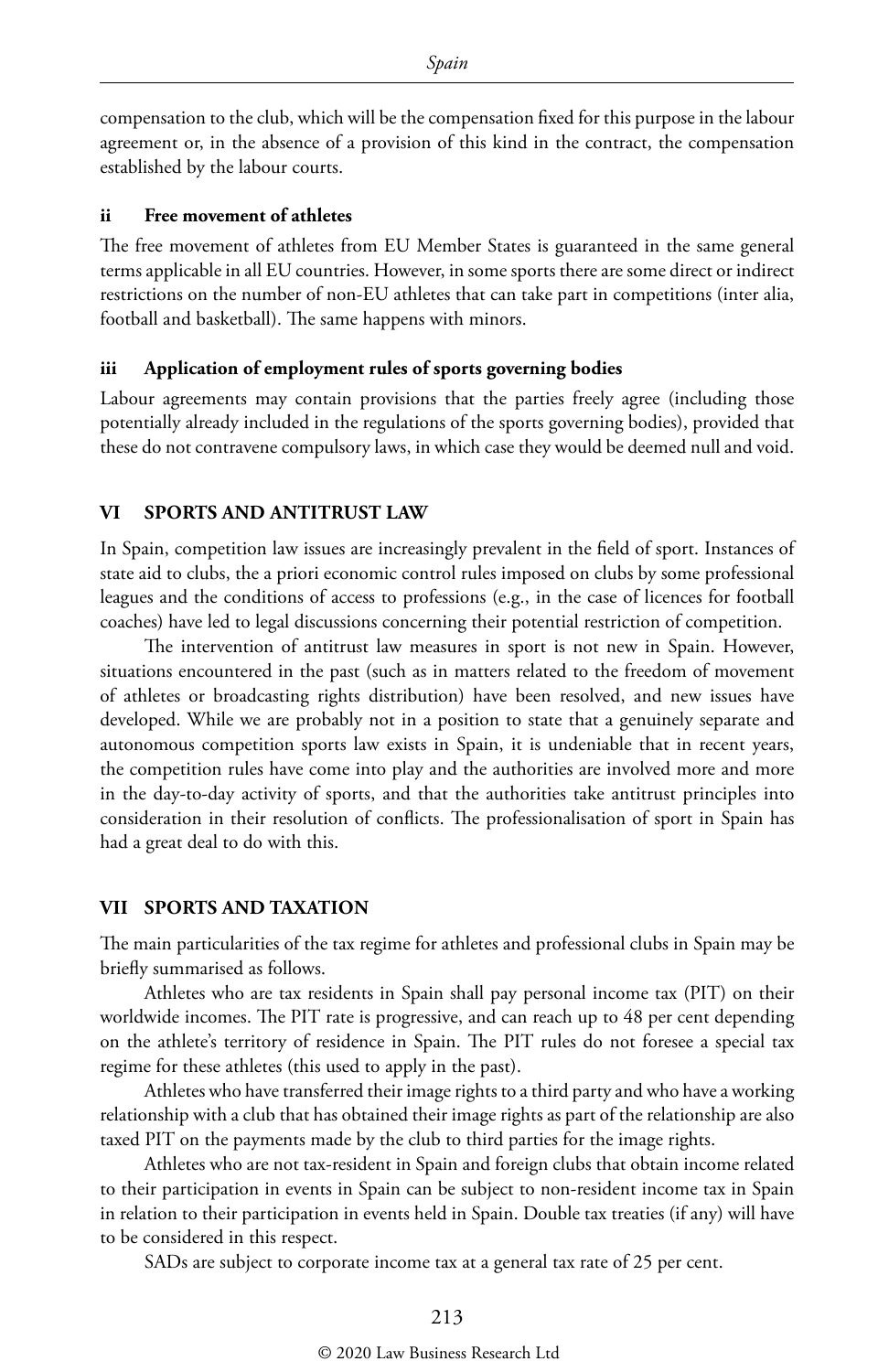#### **VIII SPECIFIC SPORTS ISSUES**

#### **i Doping**

Besides the administrative sanctions established by the Organic Act 3/2013 on the protection of the health of athletes and the fight against doping in sport by those who infringe its provisions, under Spanish law, those who, without therapeutic justification, prescribe, provide, dispense, supply or facilitate banned or prohibited pharmacological substances or other prohibited methods to athletes to enhance physical capabilities or modify the results of a given sports competition commit a criminal offence (Article 362 quinquies of the Criminal Code).

Therefore, the Criminal Code punishes doping in sport, but it does not criminally sanction the use of doping substances by athletes, only its provision or supply to the latter. The criminal sanctions established by the Criminal Code include the imprisonment of the offender for a period of between six months and two years, a fine equivalent to six to 18 months' salary, and a special disqualification for the exercise of his or her profession or of holding a public service position.

#### **ii Betting**

Act 13/2011 on the regulation of gambling and rules regarding sports betting, which are permitted activities in Spain, provides a general legal framework for online national gambling activities in Spain. However, the 'autonomous communities', in light of the provisions set out in Section I, are competent to regulate gambling within their respective regions, so their regulations must be considered as well.

In particular, Act 13/2011 regulates national gambling performed through electronic, interactive and technological means, which include the internet, television, mobile phones, landlines and any other interactive communication systems. Betting operators must obtain the corresponding licence prior to carrying out any betting activities. Further, Act 13/2011 prohibits the advertisement, sponsorship or endorsement of gambling activities, as well as the advertisement or promotion of gambling operators that do not hold the appropriate licences. The provisions of Act 13/2011 are also applicable to cross-border gaming activities. In this regard, remote betting operators must obtain an administrative authorisation or licence granted by the relevant Spanish authority prior to carrying out their business in Spain.

#### **iii Manipulation**

As mentioned, the Criminal Code envisages corruption offences for collusion between individuals, including a specific modality in relation to professional sports competitions. In this regard, Article 286 bis of the Criminal Code sanctions match-fixing and, in this regard, sanctions club directors, managers, employees and those who collaborate with sports entities, whatever their legal form, as well as athletes and referees, in relation to conduct aimed at deliberately and fraudulently attempting to alter the results of a professional sports match, game or sporting competition. The sanction foreseen for this conduct includes imprisonment of between six months and four years, a special disqualification banning practising in the industry or commerce for a term of between one and six years, and a fine of up to three times the value of the gains obtained by the illicit activity.

As the Criminal Code refers only to the intention to alter results, it is currently not absolutely clear if this can be applied to actions intended to alter the development of an event that can have no impact on the final results.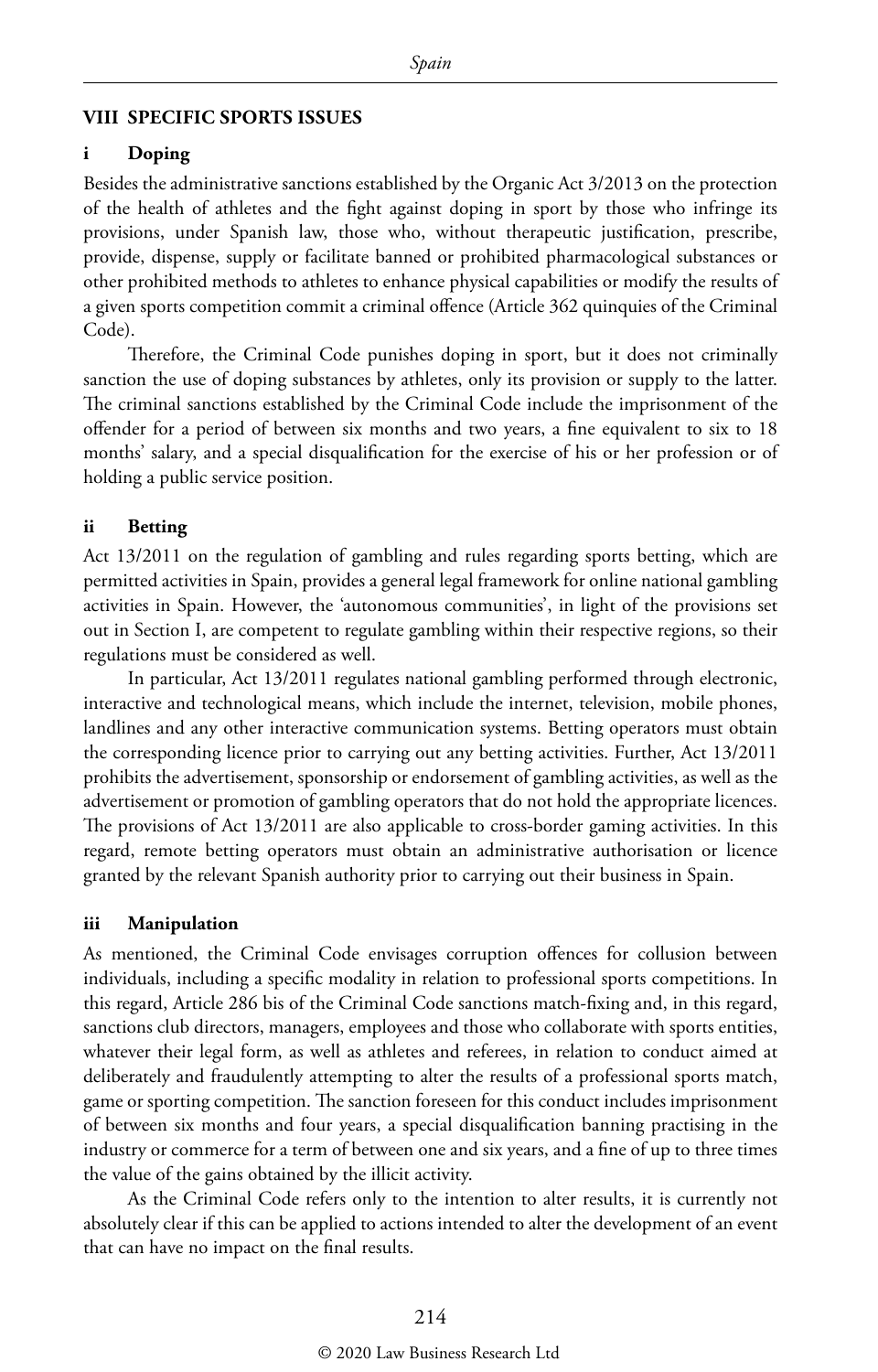Finally, a criminal offence will be committed through the mere intent of match-fixing; therefore, it is not required that the effective benefit or advantage intended actually occurs.

#### **iv Grey market sales**

Article 67.2 of Royal Decree 2816/1982 approving the General Police Regulations on Public Entertainment and Leisure Activities stipulates that the resale of tickets is prohibited. Notwithstanding this, and bearing in mind that the Regulations only prohibit the resale of tickets on the street (and not, for example, resale through the internet), it is unclear whether the resale of tickets outside those channels established by the organiser of the sports event is prohibited by law.

However, regarding the sale of tickets to a sports event, most organisers impose a general prohibition on purchasers on reselling tickets, thus establishing the conventional prohibition of such resale as valid.

#### **IX THE YEAR IN REVIEW**

The following recent decisions of the Spanish courts and authorities on sports-related issues are worth mentioning.

A judgment of the Navarra Regional Court of 24 April 2020 found some former members of the club Real Club Atletico Osasuna's Board of Directors and also two former players of the club Real Betis Balompié football club, among others, guilty of misappropriation of funds, document and accounts forgery and match-fixing. This decision analyses in detail the sanction of match-fixing contained in Article 286 bis of the Spanish Criminal Code. In this regard, the Navarra Regional Court considered proven that in season 2013/2014, Real Club Atletico Osasuna was in a difficult sporting situation, and former members of the Real Club Atletico Osasuna's Board of Directors concluded an agreement with two former players of the Real Betis Balompié in order to avoid the relegation of the club to the Spanish Second Division. In particular, the agreement between the parties established that a total amount of €650,000 would be paid to both players if Real Betis Balompié won its match against Real Valladolid and lost the one against Real Club Atlético Osasuna. The decision recognised inter alia that (1) such type of criminal offence must apply although the agreed final result does not take place and (2) that winning bonuses are also included within the scope of Article 286 bis of the Criminal Code and are a crime.

A judgment of the Supreme Court of 8 January 2020 dismissed an appeal filed by the Association of Spanish Football Players (AFE) and confirms the resolution of the National High Court annulling the requirement imposed by AFE to be affiliated with this organisation and up to date with the payment of its quotes to be entitled to receive the aid provided for in the savings plans called 'the End of Career Fund'. The Supreme Court shares the National High Court reasoning when arguing that the application of this requirement would presume the violation of the trade union freedom and cause an indirect pressure to be affiliated in AFE, therefore AFE was in a better position than other organisations.

A judgment of the Madrid's Regional Court dated 10 June 2019 has inter alia clarified and acknowledged the right of the Spanish Football League (LaLiga) to commercially exploit the collective image of the competitions it organises.

A judgment of the Supreme Court of 14 May 2019 has determined that professional football players, whether considered elite players or not, are entitled to receive the legally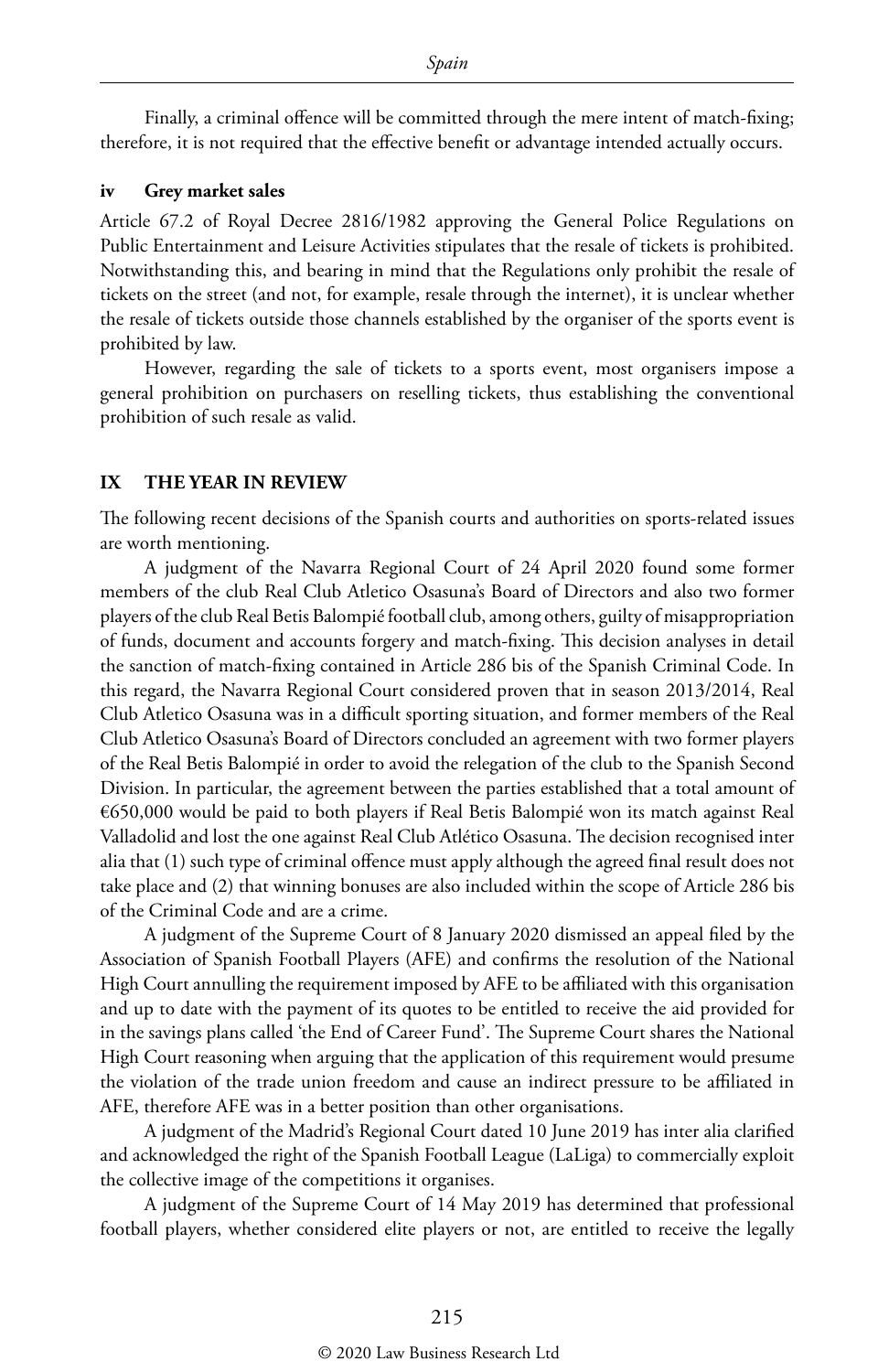established compensation foreseen in article 49.1.c of the Workers' Statute when their temporary employment agreement come to an end (12 days of salary per year worked or the one established in the specific regulations).

#### **X OUTLOOK AND CONCLUSIONS**

The sports law system in Spain is well developed, but it is still growing and being perfected in line with the relatively rapid conversion of sports into a business.

Spain has moved from amateurism in sports to professionalism over the past 25 years and, as usually happens, the law follows the reality. This has meant that a significant number of changes have taken place in recent years to address problems that were unknown decades ago. The tendency in the Spanish system is to continue to evolve to an even greater extent with the aim of harmonising legislation, as far as possible, with the new trends in international sports law. Spain has come a long way (especially in matters related to doping, bankruptcy, distribution of broadcasting rights, financial control and the coordinated fight against match-fixing), but new challenges are still pending and will require the Spanish legislators' and sports institutions' intervention in the near future.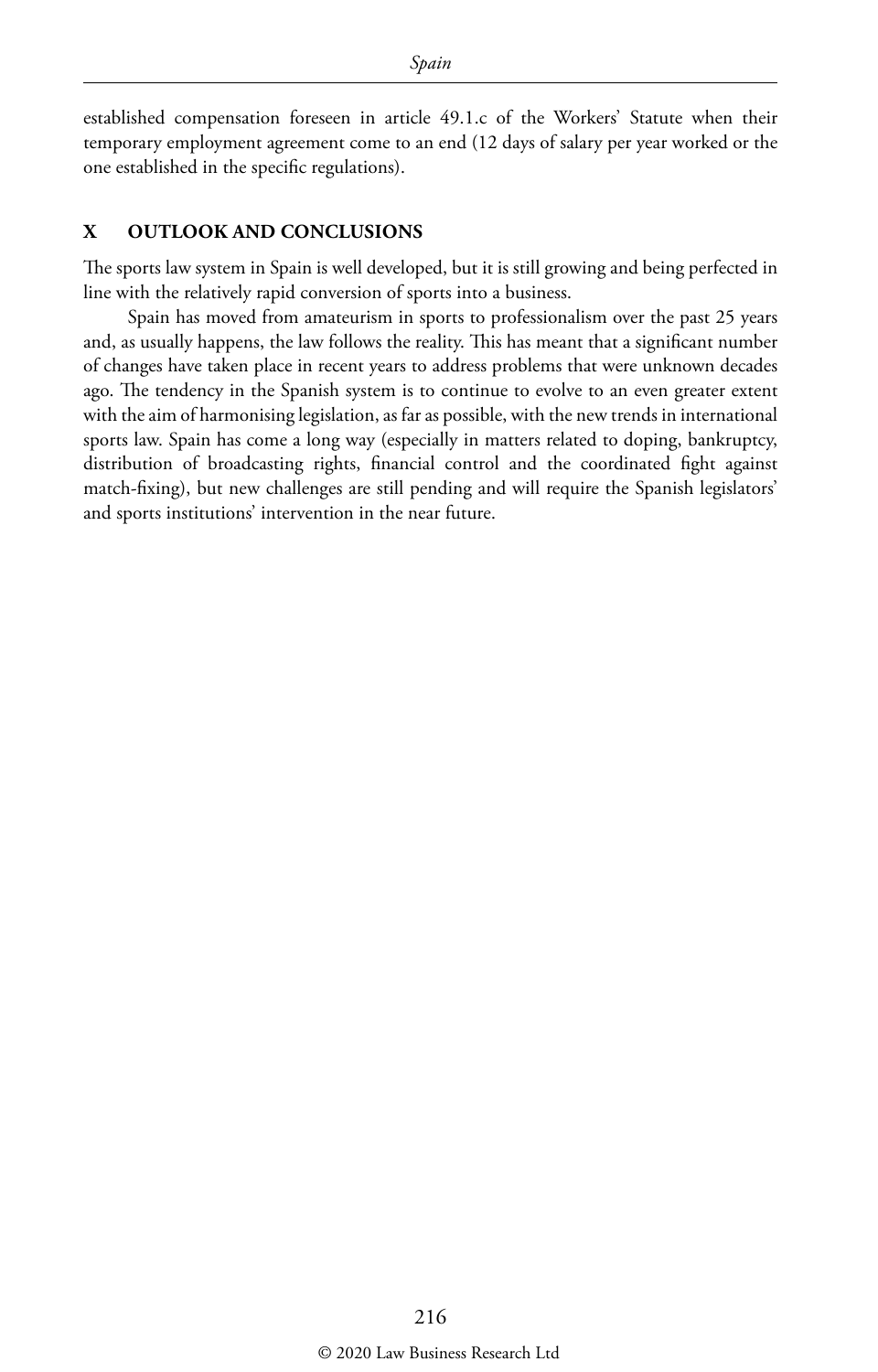## ABOUT THE AUTHORS

#### **YAGO VÁZQUEZ MORAGA**

#### *Pintó Ruiz & Del Valle*

Yago Vázquez Moraga was admitted to the Barcelona Bar Association in 2003. He has been a partner at the Spanish law firm Pintó Ruiz & Del Valle since 2014, and is one of its leading lawyers in the litigation and arbitration practice. He holds a master's in advanced studies in law (DEA) from the University of Barcelona. He specialises in procedural and sports law, and appears regularly before the Spanish courts in matters of a civil, corporate and administrative nature. He is a member of the Licences Committee of the Spanish Football League and a professor lecturing on sports law courses and masters. He regularly participates in sports proceedings before the Court of Arbitration for Sport in Lausanne (Switzerland), assisting the court as ad hoc clerk. He also provides legal advice to clubs and professional athletes, at both a national and international level.

#### **JORDI LÓPEZ BATET**

#### *Pintó Ruiz & Del Valle*

Jordi López Batet was admitted to the Barcelona Bar Association in 1999. He has been a partner at the Spanish law firm Pintó Ruiz & Del Valle since 2008, and managing partner of the firm since 2015. He is focused on advising national and international clients of the corporate and sports law department of the firm, including athletes, clubs, leagues, federations and other sports institutions. He is an arbitrator at the Court of Arbitration for Sport (TAS/ CAS), at the Barcelona Arbitral Court and at the Arbitration Tribunal for Football, and also a member of the Anti-Doping Tribunal of the Union Cycliste International (UCI). He acts as a professor on several courses and master's degree courses related to sports law.

#### **PINTÓ RUIZ & DEL VALLE**

Calle de Beethoven, No. 13, 7th Floor 08021 Barcelona Spain Tel: +34 93 241 30 20 Fax: +34 93 414 38 85 jlopez@pintoruizdelvalle.com yvazquez@pintoruizdelvalle.com www.pintoruizdelvalle.com